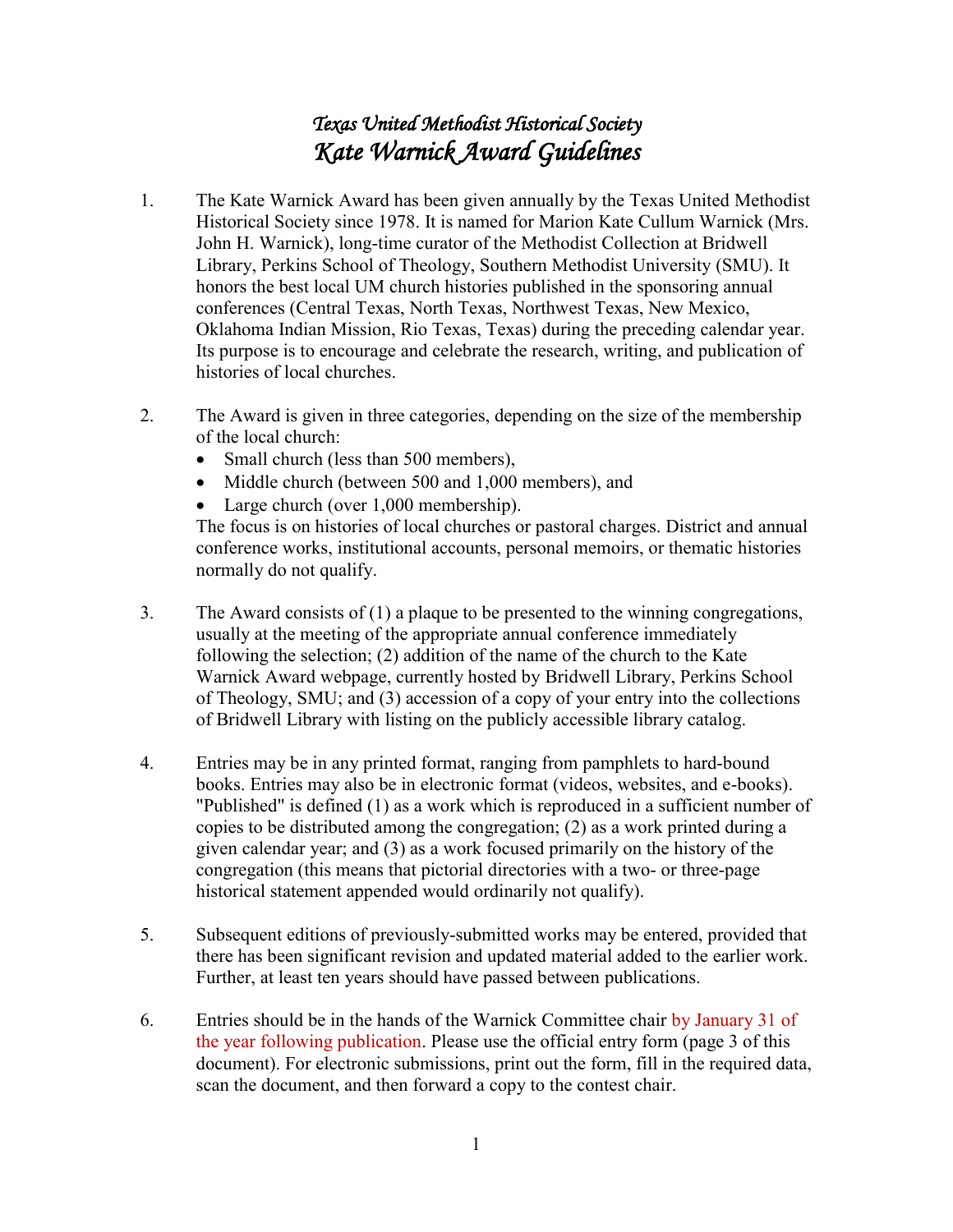Submission of printed materials requires the forwarding of three copies of the completed work to the Warnick Committee chair. One copy will be retained at Bridwell Library, one will be forwarded to your church's Annual Conference Archives, and one will be shared with the General Commission on Archives and History of the United Methodist Church.

Electronic submissions should be in a format that can be stored and accessed by future readers: .pdf/a files for webpages and e-books and .mp4 files for videos.

- 7. Judging will be completed in time to announce award recipients at the annual meeting of the Texas United Methodist Historical Society, and results announced at that time.
- 8. Annual Conference Commissions on Archives and History are encouraged to involve themselves in the Warnick Award process by:
	- promoting information about the Award in their respective local churches;
	- encouraging local churches to prepare their histories and submit them for judging;
	- keeping informed about which churches are preparing and have submitted entries;
	- sponsoring the presentation of the Award at annual conference when a local church has won it.

Warnick Committee Chairperson Kent H. Roberts 214-325-1117 [KateWarnickAwards@gmail.com](mailto:KateWarnickAwards@gmail.com)

Please mail entries to:

TUMHS Kate Warnick Awards Bridwell Library P. O. Box 750476 Dallas, TX 75275-0476 *Attn: Frances Long*